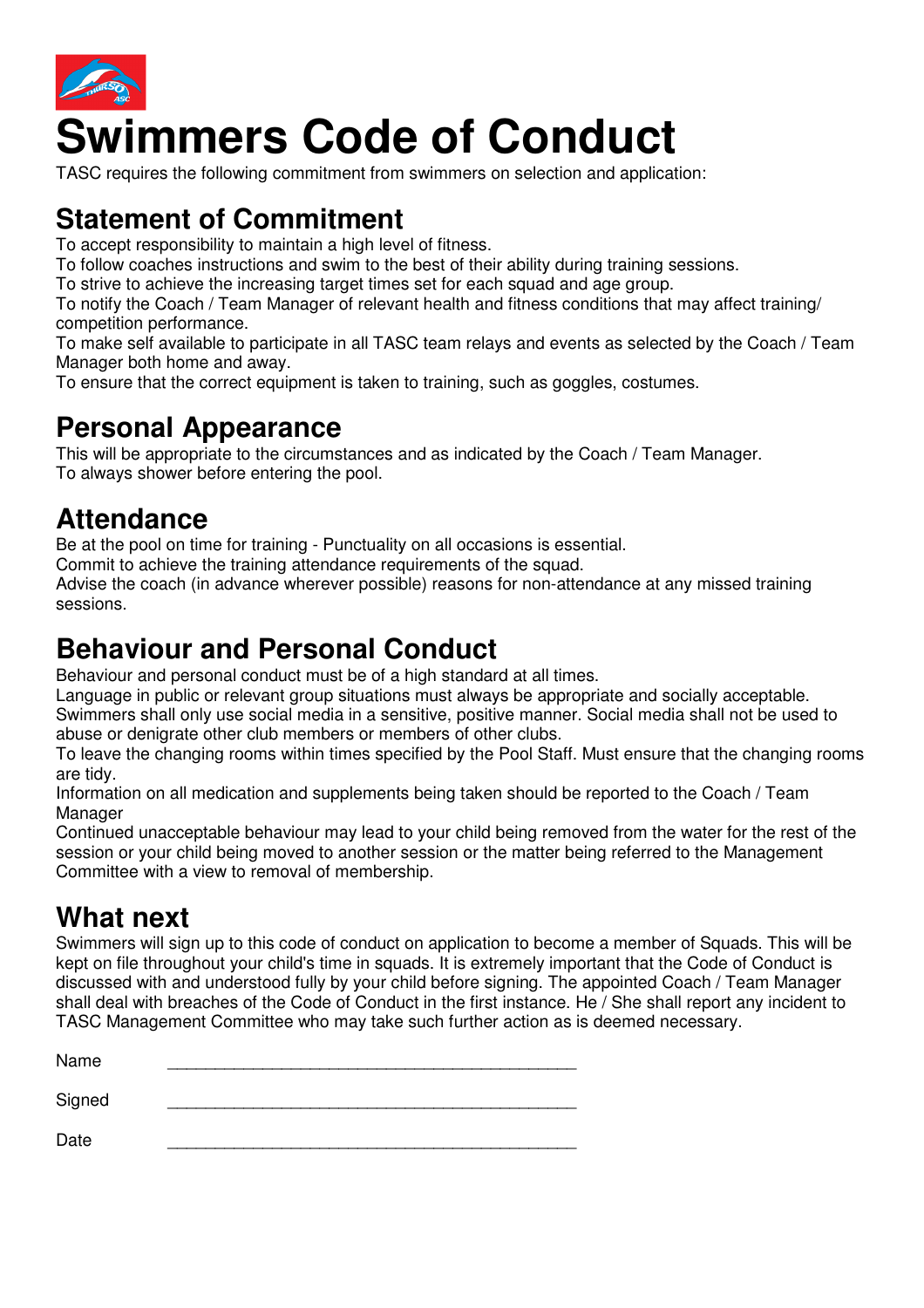

# **Further Information Child Safety**

Normal Safety rules of Thurso Swimming Pool apply and their lifeguards will be on duty throughout our sessions.

TASC operates a Child Protection Policy which incorporates strict protocols on dealing with bullying. It is extremely important that any incidents of bullying and intimidation are reported to an official of the Club no matter how minor. Any action taken will be after full consultation and agreement with the parent / guardian of the child involved.

Even if no action is requested by the parent / guardian of the child it is essential that the General Management Committee have an official not of the occurrence and are aware of any problem that may be developing. All contact will be made in accordance with the SASA constitution and bye-laws. The Coach will be on poolside and will take responsibility for your child's safety and well-being throughout the sessions. The Coach, for safety and legal reasons, cannot leave the pool until every child in his/ her care has been collected - Parent / guardians should therefore ensure that arrangements are made for collection within 5 minutes of the end of each session.

#### **Behaviour**

Due to the number of children in the water during each session and the fact that a structured lesson plan has to be completed in that time a high standard of behaviour is required from each swimmer. Swimmers will be expected to be attentive and to follow the instructions given by the coach. If the swimmer does not meet the standards the coach will speak with the child. If unacceptable behaviour continues then you will be notified by the Coach with a view to solving the problems. Continued unacceptable behaviour may lead to: Your child being removed from the water for the rest of the session, your child being placed on a probation period or the matter being referred to the Management Committee with a view to removal of membership.

# **Pool Hygiene**

To ensure a high standard of pool hygiene is maintained (prevention of infection) the following guidelines must be followed by swimmers, coaches and helper. All swimmers must use the toilet and have a shower before swimming. Any swimmer who is suffering from diarrhoea (for a number of days) within the last 14 days should refrain from swimming. All coaching staff and helpers must wear dedicated poolside shoes or overshoes (available at the poolside). If you have any concerns please discuss them in confidence with the Coach.

# **Attendance**

The Squad Coaches operate attendance registers and each swimmer is required to achieve at least the minimum attendance percentage stipulated for their squad (see centre pages). Parents of younger swimmers should assist their child to achieve this minimum attendance level. It is vital that you advise the Coach in advance of any sessions that you will not be attending - attendance waivers may be given for sickness, family holidays away from home or circumstances out with the swimmers control - these waivers will be given at the Coach's discretion. Attendance is reviewed on a 3 monthly basis and a swimmers place may be withdrawn within a membership year if unexplained non-attendance is persistent.

# **Competitions**

It is our aim to enter your child for appropriate home and away competitions. TASC attempts to subsidise 50% of travel and accommodation costs of as many away meets as possible. The squad coach will select the swimmers going to each meet and will ask you to complete an entry form. This must be completed and returned with the entry fee by the stated date - late entries will not be submitted. The entries are then passed to the host club who compile a list of entrants based on their times. It is therefore extremely important to explain to your child that even though they may have been entered for a competition they may